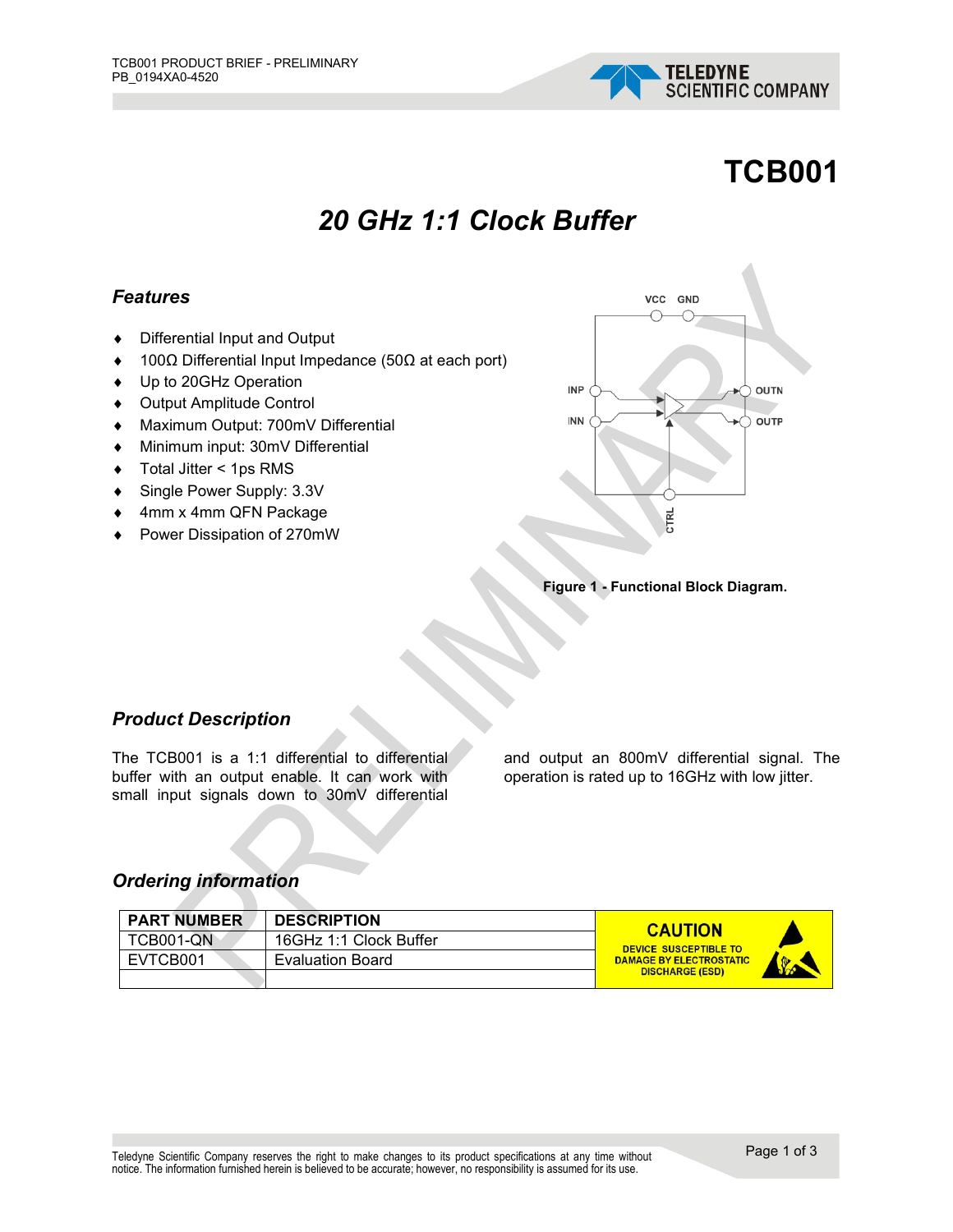

## *Pin Description and Pin Out (20 I/O QFN Package)*

| P/1/O | <b>PIN</b>                                | NUM. | <b>NAME</b> | <b>FUNCTION</b>                  |  |
|-------|-------------------------------------------|------|-------------|----------------------------------|--|
| P     | 1, 3, 5, 8, 11, 13, 15, 20,<br>bottom pad | 9    | <b>GND</b>  | Power Supply Ground              |  |
| P     | 7,18                                      | ⌒    | <b>VCC</b>  | Positive Power Supply            |  |
|       | $\mathcal{P}$                             |      | <b>INP</b>  |                                  |  |
|       | 4                                         |      | <b>INN</b>  | Input                            |  |
| O     | 12                                        |      | OUTP        |                                  |  |
| O     | 14                                        |      | <b>OUTN</b> | Output                           |  |
|       | 16                                        |      | <b>CTRL</b> | Output Control (GND=OFF; VCC=ON) |  |
|       | 17                                        |      | <b>IREF</b> | $\star$                          |  |
| R     | 6,9,10,19                                 | 4    | ΝC          | Reserved                         |  |